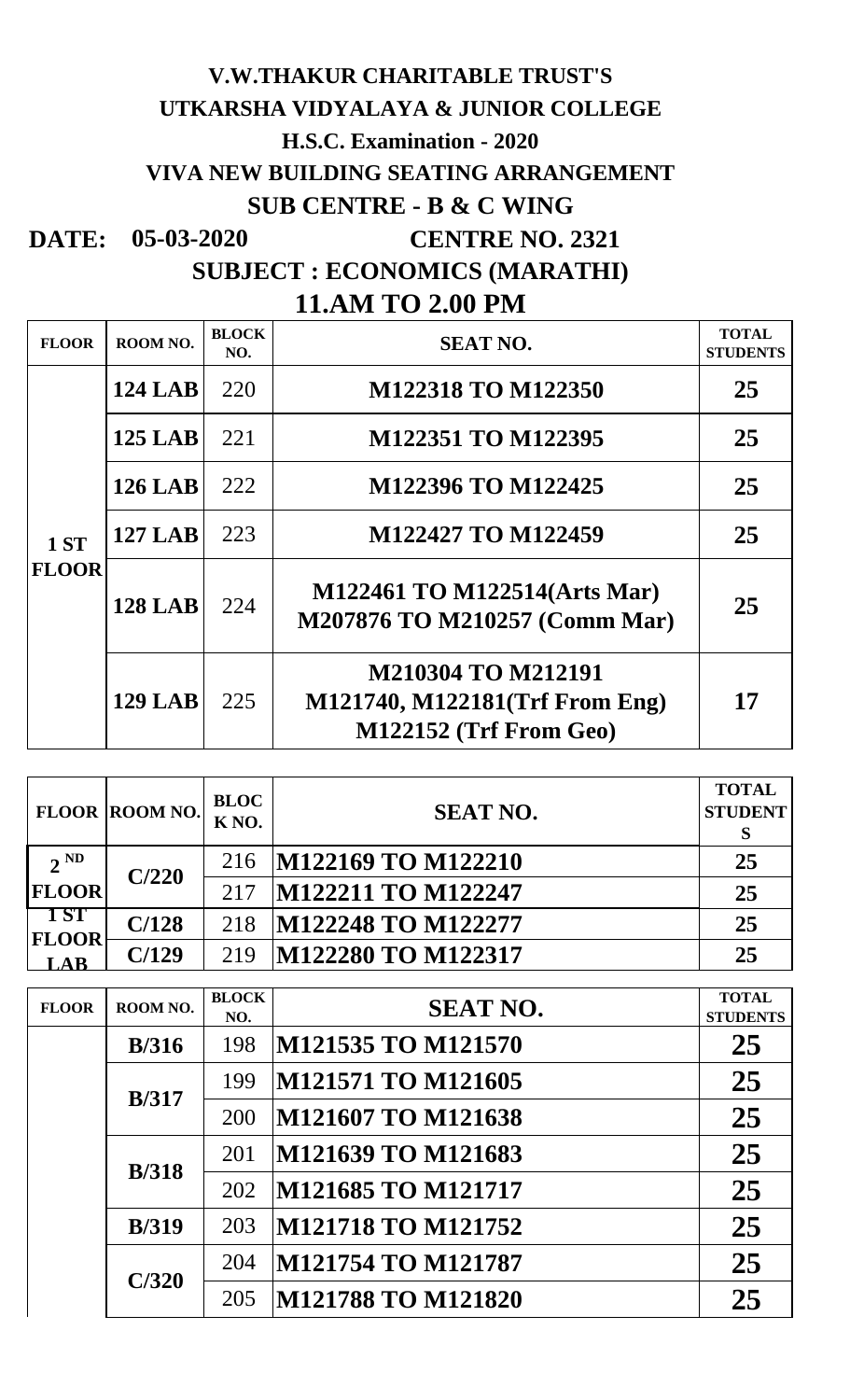| 3 <sup>RD</sup> | C/324         | 206 | M121821 TO M121864 | 25 |
|-----------------|---------------|-----|--------------------|----|
| <b>FLOOR</b>    |               | 207 | M121865 TO M121895 | 25 |
|                 | C/325         | 208 | M121897 TO M121930 | 25 |
|                 |               | 209 | M121931 TO M121964 | 25 |
|                 | C/327         | 210 | M121966 TO M121998 | 25 |
|                 |               | 211 | M121999 TO M122039 | 25 |
|                 | <b>B</b> /328 | 212 | M122040 TO M122066 | 25 |
|                 |               | 213 | M122067 TO M122100 | 25 |
|                 | <b>B</b> /329 | 214 | M122107 TO M122136 | 25 |
|                 |               | 215 | M122137 TO M122168 | 25 |

| <b>FLOOR</b>        | ROOM NO.      | <b>BLOCK</b><br>NO. | <b>SEAT NO.</b>              | <b>TOTAL</b><br><b>STUDENTS</b> |
|---------------------|---------------|---------------------|------------------------------|---------------------------------|
| 4th<br><b>Floor</b> | B/430         | 194                 | M121374 TO M121415(Arts Mar) | 25                              |
|                     |               | 195                 | <b>M121417 TO M121459</b>    | 25                              |
|                     | <b>B</b> /431 | 196                 | M121463 TO M121498           | 25                              |
|                     |               | 197                 | M121499 TO M121533           | 25                              |

| <b>FLOOR</b>      | ROOM NO.      | <b>BLOCK</b><br>NO. | <b>SEAT NO.</b>           | <b>TOTAL</b><br><b>STUDENTS</b> |
|-------------------|---------------|---------------------|---------------------------|---------------------------------|
|                   | B/416         | 169                 | M211604 TO M211629        | 25                              |
|                   | B/417         | 170                 | <b>M211630 TO M211654</b> | 25                              |
|                   |               | 171                 | M211655 TO M211679        | 25                              |
|                   | <b>B</b> /418 | 172                 | M211680 TO M211704        | 25                              |
|                   |               | 173                 | <b>M211705 TO M211729</b> | 25                              |
|                   | <b>B</b> /419 | 174                 | <b>M211730 TO M211754</b> | 25                              |
|                   | C/420         | 175                 | M211755 TO M211779        | 25                              |
|                   |               | 176                 | <b>M211780 TO M211804</b> | 25                              |
|                   | C/421         | 177                 | <b>M211805 TO M211829</b> | 25                              |
|                   |               | 178                 | <b>M211830 TO M211854</b> | 25                              |
|                   | C/422         | 179                 | <b>M211855 TO M211879</b> | 25                              |
|                   |               | 180                 | M211880 TO M211904        | 25                              |
|                   | C/423         | 181                 | <b>M211905 TO M211929</b> | 25                              |
| $4$ <sup>TH</sup> |               | 182                 | <b>M211930 TO M211954</b> | 25                              |
| <b>FLOO</b>       | C/424         | 183                 | M211955 TO M211979        | 25                              |
| $\mathbf R$       |               | 184                 | <b>M211980 TO M212006</b> | 25                              |
|                   | C/425         | 185                 | <b>M212007 TO M212031</b> | 25                              |
|                   |               | 186                 | M212032 TO M212056        | 25                              |
|                   | C/426         | 187                 | <b>M212057 TO M212081</b> | 25                              |
|                   | C/127         | 188                 | M212082 TO M212107        | 25                              |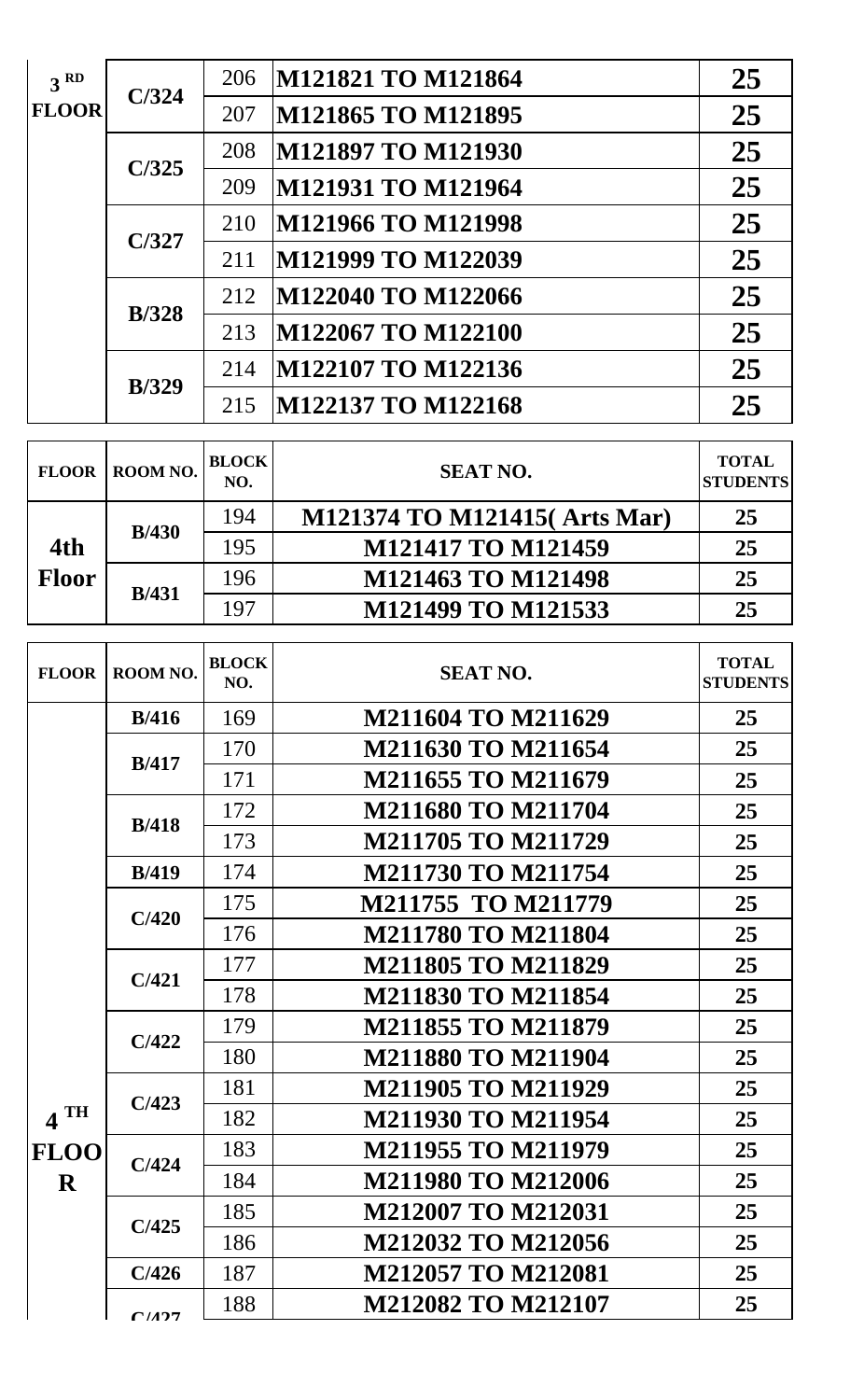| $U$ 44        | 189 | <b>M212108 TO M212132</b>             | 25 |
|---------------|-----|---------------------------------------|----|
|               | 190 | M212133 TO M212157                    | 25 |
| C/428         | 191 | <b>M212158 TO M212193</b>             | 25 |
|               | 192 | M212194 TO M212225                    | 25 |
|               |     | <b>M212227 TO M212293</b><br>M212167, |    |
| <b>B</b> /429 |     | M350287, M350289,                     |    |
|               | 193 | M350291, M350292, M350293,            | 21 |
|               |     | M350294, M350296, M350297             |    |
|               |     | (Add.No)                              |    |

| <b>FLOOR</b>      | ROOM NO.      | <b>BLOCK</b><br>NO.              | <b>SEAT NO.</b>           | <b>TOTAL</b><br><b>STUDENTS</b> |
|-------------------|---------------|----------------------------------|---------------------------|---------------------------------|
|                   | B/516         | 146                              | <b>M211026 TO M211050</b> | 25                              |
|                   |               | 147                              | <b>M211051 TO M211075</b> | 25                              |
|                   | B/517         | 148                              | <b>M211076 TO M211101</b> | 25                              |
|                   | B/518         | 149                              | <b>M211102 TO M211127</b> | 25                              |
|                   |               | 150                              | <b>M211128 TO M211152</b> | 25                              |
|                   | B/519         | 151                              | <b>M211153 TO M211177</b> | 25                              |
|                   | C/520         | 152                              | <b>M211178 TO M211202</b> | 25                              |
|                   |               | 153                              | <b>M211203 TO M211227</b> | 25                              |
|                   | C/521         | 154                              | <b>M211228 TO M211252</b> | 25                              |
|                   |               | 155                              | <b>M211253 TO M211277</b> | 25                              |
| $5$ <sup>TH</sup> | C/522         | 156                              | <b>M211278 TO M211302</b> | 25                              |
| <b>FLOOR</b>      |               | 157<br><b>M211303 TO M211327</b> | 25                        |                                 |
|                   | C/523         | 158                              | <b>M211328 TO M211352</b> | 25                              |
|                   |               | 159                              | <b>M211353 TO M211377</b> | 25                              |
|                   | C/524         | 160                              | <b>M211378 TO M211402</b> | 25                              |
|                   | C/525         | 161                              | <b>M211403 TO M211428</b> | 25                              |
|                   |               | 162                              | <b>M211429 TO M211453</b> | 25                              |
|                   | C/527         | 163                              | <b>M211454 TO M211478</b> | 25                              |
|                   |               | 164                              | M211479 TO M211503        | 25                              |
|                   | C/528         | 165                              | <b>M211504 TO M211528</b> | 25                              |
|                   |               | 166                              | M211529 TO M211553        | 25                              |
|                   | <b>B</b> /529 | 167                              | <b>M211554 TO M211578</b> | 25                              |
|                   |               | 168                              | M211579 TO M211603        | 25                              |

| <b>FLOOR</b> | ROOM NO. | <b>BLOCK</b><br>NO. | <b>SEAT NO.</b>    | <b>TOTAL</b><br><b>STUDENTS</b> |
|--------------|----------|---------------------|--------------------|---------------------------------|
|              |          | 129                 | M210599 TO M210623 | 25                              |
|              | B/612    | 130                 | M210624 TO M210649 | 25                              |
|              | D/612    | 131                 | M210650 TO M210674 | 25                              |
|              |          |                     |                    |                                 |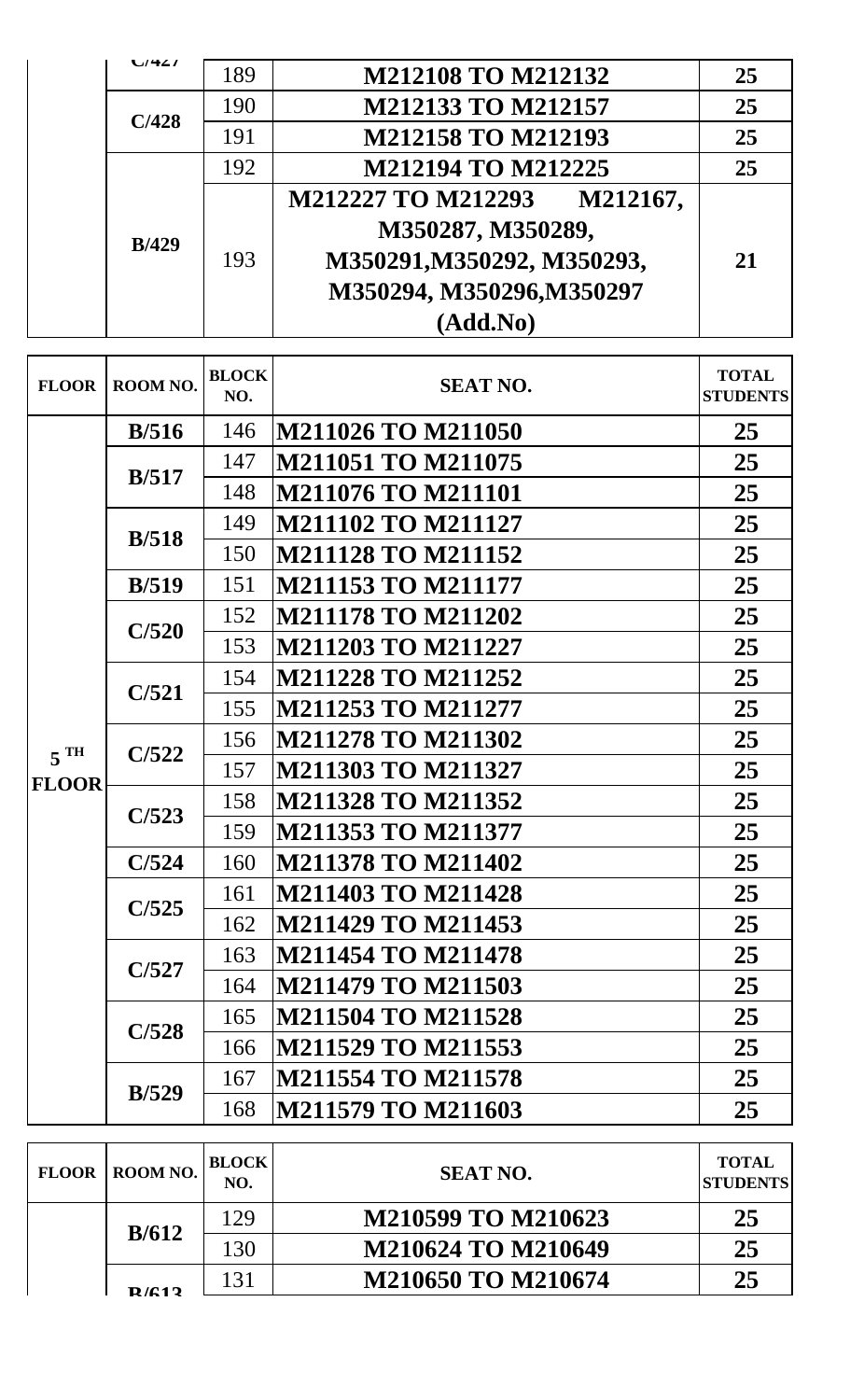|                                 | D/ULJ | 132 | M210675 TO M210699                                                                                                                                                                                                                                                        | 25 |
|---------------------------------|-------|-----|---------------------------------------------------------------------------------------------------------------------------------------------------------------------------------------------------------------------------------------------------------------------------|----|
|                                 |       | 133 | <b>M210700 TO M210724</b>                                                                                                                                                                                                                                                 | 25 |
|                                 | B/616 | 134 | <b>M210725 TO M210749</b><br>M210750 TO M210774<br><b>M210775 TO M210800</b><br><b>M210801 TO M210825</b><br><b>M210826 TO M210850</b><br><b>M210851 TO M210875</b><br><b>M210876 TO M210900</b><br><b>M210901 TO M210925</b><br>M210926 TO M210950<br>M210951 TO M210975 | 25 |
|                                 |       | 135 |                                                                                                                                                                                                                                                                           | 25 |
|                                 | B/617 | 136 |                                                                                                                                                                                                                                                                           | 25 |
| $6^{\text{TH}}$<br><b>FLOOR</b> | B/618 | 137 |                                                                                                                                                                                                                                                                           | 25 |
|                                 | C/620 | 138 |                                                                                                                                                                                                                                                                           | 25 |
|                                 |       | 139 |                                                                                                                                                                                                                                                                           | 25 |
|                                 |       | 140 |                                                                                                                                                                                                                                                                           | 25 |
|                                 | C/621 | 141 |                                                                                                                                                                                                                                                                           | 25 |
|                                 |       | 142 |                                                                                                                                                                                                                                                                           | 25 |
|                                 | C/626 | 143 |                                                                                                                                                                                                                                                                           | 25 |
|                                 |       | 144 | <b>M210976 TO M211000</b>                                                                                                                                                                                                                                                 | 25 |
|                                 | B/627 | 145 | <b>M211001 TO M211025</b>                                                                                                                                                                                                                                                 | 25 |

| <b>FLOOR</b>    | ROOM NO.                | <b>BLOCK</b><br>NO. | <b>SEAT NO.</b>           | <b>TOTAL</b><br><b>STUDENTS</b> |
|-----------------|-------------------------|---------------------|---------------------------|---------------------------------|
|                 | B/711                   | 101                 | M209896 TO M209920        | 25                              |
|                 | B/712                   | 102                 | M209921 TO M209945        | 25                              |
|                 |                         | 103                 | M209946 TO M209970        | 25                              |
|                 | B/713                   | 104                 | M209971 TO M209995        | 25                              |
|                 |                         | 105                 | M209996 TO M210020        | 25                              |
|                 | <b>B</b> /714           | 106                 | M210021 TO M210045        | 25                              |
|                 | B/715                   | 107                 | M210046 TO M210070        | 25                              |
|                 |                         | 108                 | M210071 TO M210095        | 25                              |
|                 | B/716<br>B/717<br>C/720 | 109                 | M210096 TO M210120        | 25                              |
|                 |                         | 110                 | <b>M210121 TO M210145</b> | 25                              |
|                 |                         | 111                 | M210146 TO M210170        | 25                              |
|                 |                         | 112                 | <b>M210171 TO M210195</b> | 25                              |
|                 |                         | 113                 | M210196 TO M210220        | 25                              |
| 7 <sup>TH</sup> | C/721                   | 114                 | M210221 TO M210245        | 25                              |
| <b>FLOOR</b>    |                         | 115                 | M210246 TO M210271        | 25                              |
|                 | C/722                   | 116                 | M210272 TO M210296        | 25                              |
|                 |                         | 117                 | M210297 TO M210322        | 25                              |
|                 |                         | 118                 | M210323 TO M210347        | 25                              |
|                 | C/723                   | 119                 | M210348 TO M210372        | 25                              |
|                 | C/724                   | 120                 | M210373 TO M210397        | 25                              |
|                 |                         | 121                 | M210398 TO M210422        | 25                              |
|                 | C/725                   | 122                 | <b>M210423 TO M210448</b> | 25                              |
|                 |                         | 123                 | M210449 TO M210473        | 25                              |
|                 | C/726                   | 124                 | <b>M210474 TO M210498</b> | 25                              |
|                 |                         | 125                 | M210499 TO M210523        | 25                              |
|                 | B/727                   | 126                 | <b>M210524 TO M210548</b> | 25                              |
|                 | <b>B</b> /729           | 127                 | M210549 TO M210573        | 25                              |